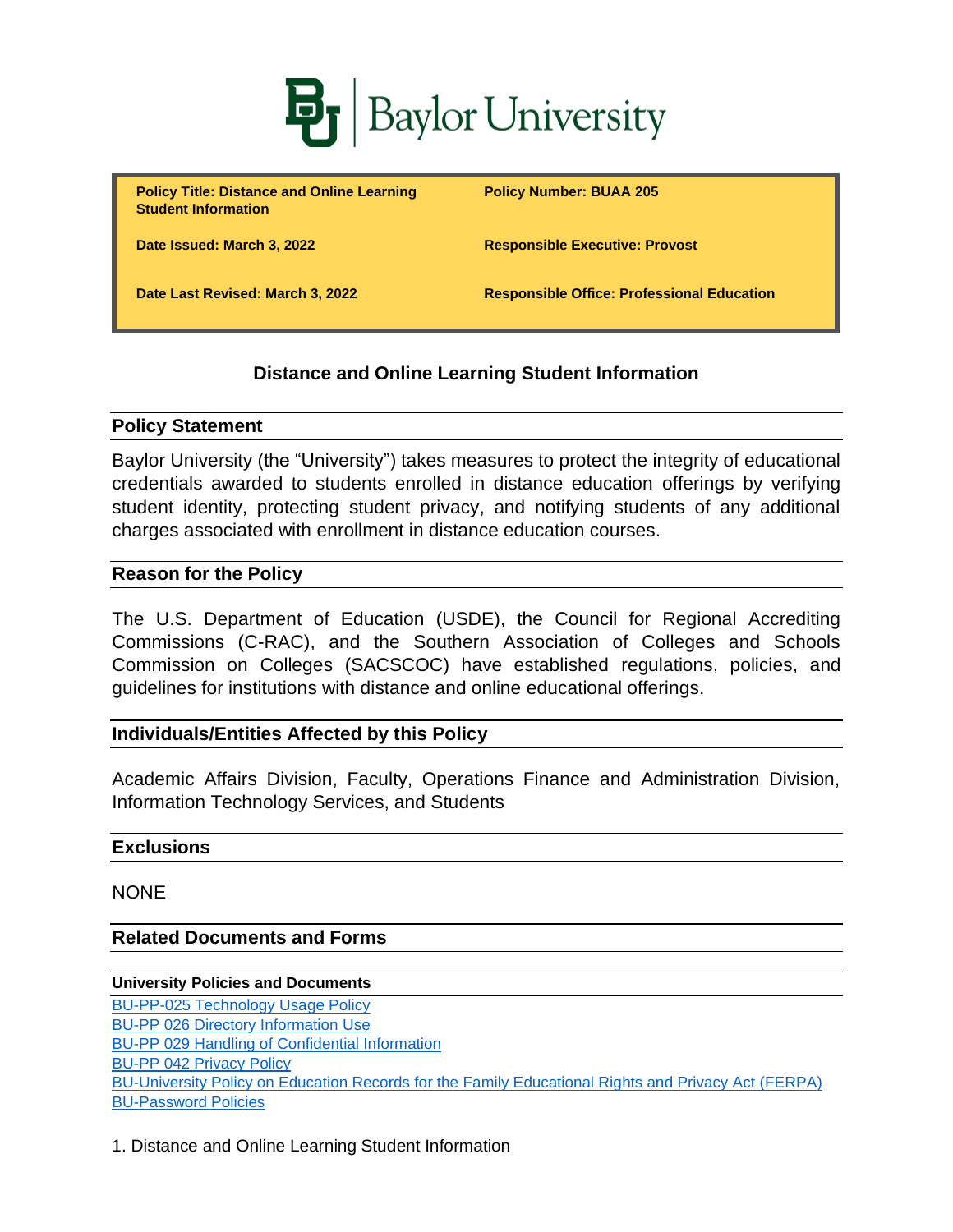#### **Other Documents**

Accreditation Policies:

[SACSCOC Guidelines for the Evaluation of Distance Education \(9-Integrity of Online Offerings\)](https://sacscoc.org/app/uploads/2020/09/Guidelines-for-Evaluation-of-Distance-Education.pdf) [SACSCOC Policy on Distance and Correspondence Education](http://sacscoc.org/app/uploads/2019/07/DistanceCorrespondenceEducation.pdf) SACSCOC Principle 10.6 [Distance and Correspondence Education](http://sacscoc.org/app/uploads/2019/08/2018PrinciplesOfAcreditation.pdf)

Federal Regulations:

Title 34 CFR 602.17(g) Requirements for Institutions that Offer Distance Education Title 34 CFR 99 Family Educational Rights and Privacy (FERPA)

### **Forms and Tools**

Forms and tools are available at [https://its.web.baylor.edu/solutions.](https://its.web.baylor.edu/solutions)

### **Definitions**

These definitions apply to terms as they are used in this policy.

| Correspondence<br><b>Education Course</b>                       | Courses in which students and instructors are not in the same physical locations<br>and in which instructional materials and learning assessments (such as<br>examinations, assignments, creative works, etc.) are delivered electronically or by<br>mail. Interaction between instructor and student is limited, is not regular and<br>substantive, and is primarily initiated by the student. Courses are usually self-<br>paced within limits. |
|-----------------------------------------------------------------|---------------------------------------------------------------------------------------------------------------------------------------------------------------------------------------------------------------------------------------------------------------------------------------------------------------------------------------------------------------------------------------------------------------------------------------------------|
| <b>Distance</b><br><b>Education</b>                             | A method of delivery in which 50% or more of instruction occurs when students<br>and instructors are not in the same physical location. It includes synchronous (live                                                                                                                                                                                                                                                                             |
|                                                                 | or in real-time) and asynchronous (not live or in real-time) instruction.                                                                                                                                                                                                                                                                                                                                                                         |
| Learning<br><b>Management</b><br>System (LMS)                   | An online software application or platform for the administration, design, delivery,<br>assessment, tracking, and reporting of educational courses.                                                                                                                                                                                                                                                                                               |
| Multi-factor<br><b>Authentication</b>                           | A security technology that requires multiple methods of authentication from<br>independent categories of credentials to verify a user's identity for a login or other<br>transaction.                                                                                                                                                                                                                                                             |
| <b>University</b><br><b>Approved Software</b><br><b>Systems</b> | Any software system or service that has been approved through the university<br>security review process.                                                                                                                                                                                                                                                                                                                                          |

### **Contacts**

| <b>Subject</b>           | Contact                              | <b>Telephone</b> | Office email/web site |
|--------------------------|--------------------------------------|------------------|-----------------------|
| <b>Approved Software</b> | Jon Allen                            | 254.710.4793     | jon allen@baylor.edu  |
| <b>Systems</b>           | <b>ITS Chief Information Officer</b> |                  |                       |
| <b>Student Data</b>      | Jon Allen                            | 254.710.4793     | jon_allen@baylor.edu  |
| <b>Privacy</b>           | <b>ITS Chief Information Officer</b> |                  |                       |

### **Responsibilities**

| <b>Information Technology</b> | Provides oversight for student information systems login, multifactor |  |  |
|-------------------------------|-----------------------------------------------------------------------|--|--|
| Services (ITS)                | authentication, and security reviews for proposed software systems.   |  |  |
|                               |                                                                       |  |  |

2. Distance and Online Learning Student Information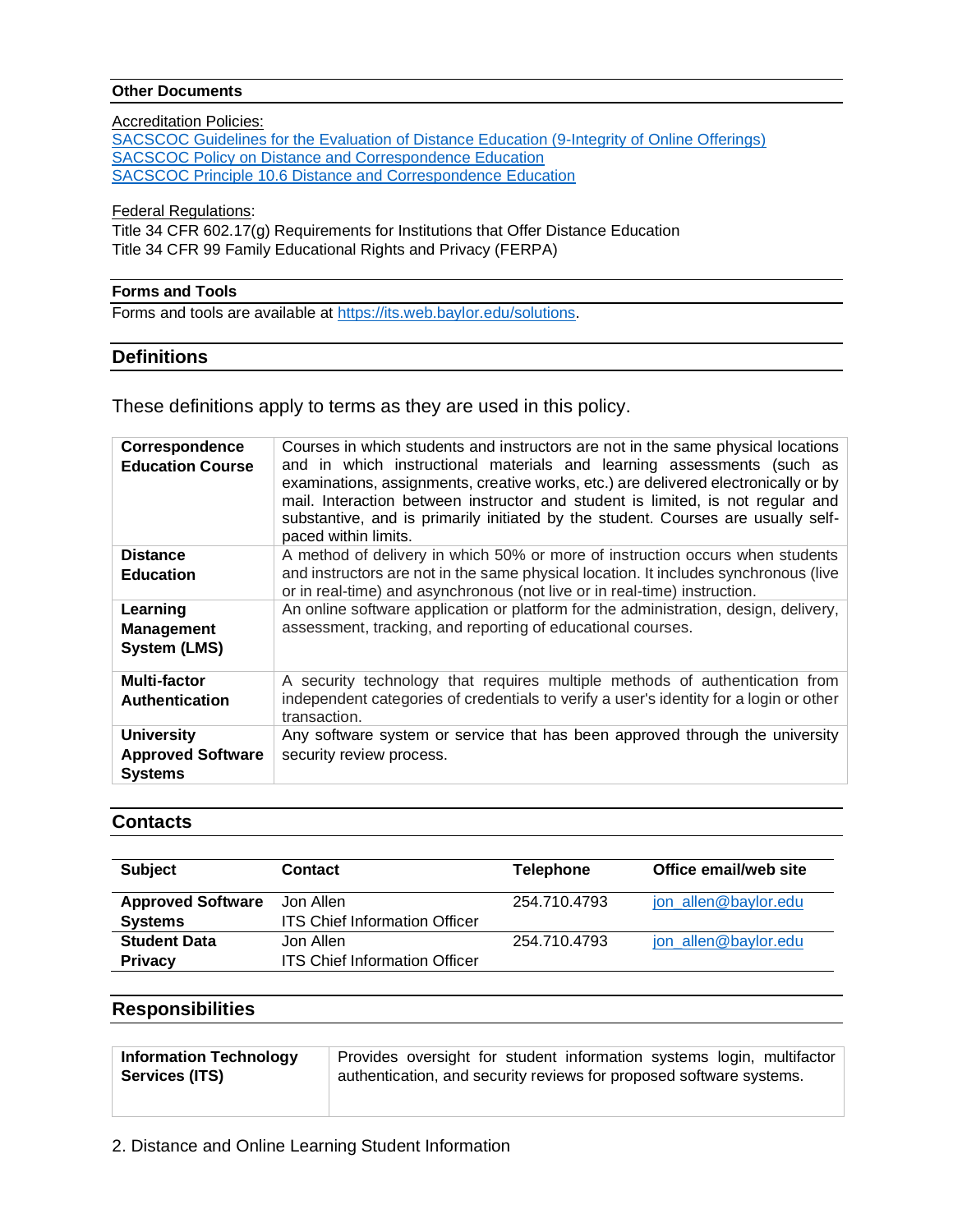| Library & Academic<br><b>Technology Services</b><br>(LATS) Learning Systems | Provides oversight of Learning Management System (LMS) and other<br>approved instructional technologies for distance education.                                                                                                                                                                                  |
|-----------------------------------------------------------------------------|------------------------------------------------------------------------------------------------------------------------------------------------------------------------------------------------------------------------------------------------------------------------------------------------------------------|
| <b>Office of the Registrar</b>                                              | Provides oversight for FERPA data concerns and requests for student<br>records. Publishes course fees to the schedule of classes.                                                                                                                                                                                |
| <b>Office of the Provost</b>                                                | Reviews requests for the use of learning management system data.                                                                                                                                                                                                                                                 |
| <b>Office of General Council</b><br>(OGC)                                   | The Chief Privacy Officer reviews security issues with HIPAA, FERPA,<br>and other applicable data privacy laws and regulations.                                                                                                                                                                                  |
| <b>Faculty</b>                                                              | Responsible to use university approved systems for delivery of distance<br>or correspondence education courses. Responsible for seeking approval<br>of proposed systems and any related course fees for identity verification<br>related to such systems so they can be published to the schedule of<br>classes. |
| <b>Students</b>                                                             | Students are responsible for providing complete and true information<br>about themselves in all identity verification processes, in compliance with<br>Baylor's Information Security Policy.                                                                                                                     |

# **Principles**

- Student Identity Verification in Distance Education Courses. The University ensures that the student who registers in a distance or correspondence education course or program is the same student who participates in and completes the course or program and receives the credit.
- Protection of Student Privacy in Distance Education Courses. The University has a written procedure for protecting the privacy of students enrolled in distance and correspondence education courses or programs.
- Required Notifications to Students Enrolled in Distance Education Courses. The University ensures that students are notified, in writing at the time of registration or enrollment, of any projected additional student fees associated with verification of student identity.

# **Procedures**

- 1) Student Identity Verification in Distance Education Courses.
	- a) Baylor assigns students a unique information system login (Bear\_ID) upon admission to Baylor. Students must create secure passwords and must use these secure credentials to access campus systems where identity verification is necessary using multi-factor authentication.
- 3. Distance and Online Learning Student Information